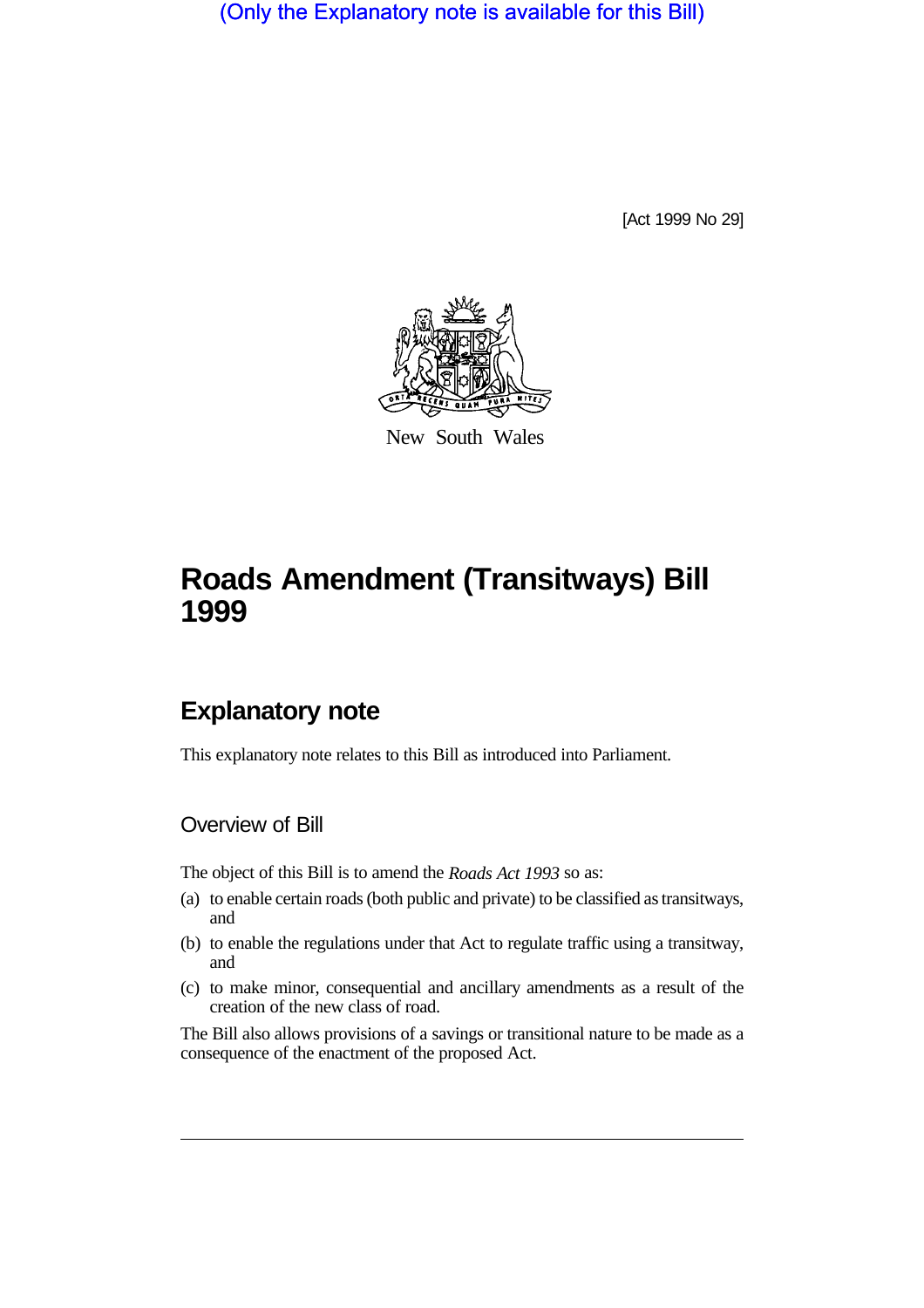Roads Amendment (Transitways) Bill 1999 [Act 1999 No 29]

Explanatory note

#### Outline of provisions

**Clause 1** sets out the name (also called the short title) of the proposed Act.

**Clause 2** provides for the commencement of the proposed Act on a day or days to be appointed by proclamation.

**Clause 3** is a formal provision giving effect to the amendments to the *Roads Act 1993* set out in Schedule 1.

### **Schedule 1 Amendments**

**Schedule 1 [3]** inserts proposed section 52A into the principal Act. The new section will allow the Minister administering the principal Act to declare, by order published in the Gazette, that a road (whether public or private) is a transitway (that is, a road that is proposed to be dedicated for use by specified classes of traffic, such as public transport vehicles). A transitway will not be a road or road related area within the meaning of the *Traffic Act 1909* if regulations under the principal Act so provide. However, the provisions of the *Traffic Act 1909*, and of the regulations under that Act, will apply to a transitway, including any part of a transitway that is not a road or road related area within the meaning of that Act. The regulations under the principal Act will be able to prescribe the classes of traffic that are permitted to enter or travel along, or are prohibited from entering or travelling along, a transitway or any part of a transitway.

**Schedule 1 [4]**, **[5]** and **[6]** amend section 52A (as proposed to be inserted by Schedule 1 [3]) as a consequence of the intended replacement of the *Traffic Act 1909* by the *Road Transport (General) Act 1999* and the other road transport legislation referred to in the latter Act.

**Schedule 1 [1]** and **[2]** make consequential amendments to sections 46 and 51 of the principal Act.

**Schedule 1 [7]** and **[8]** amend section 55 of the principal Act so as to allow separate traffic lanes (that is, separate widths of roads) to be separately classified, as is the case with separate lengths and separate levels of roads.